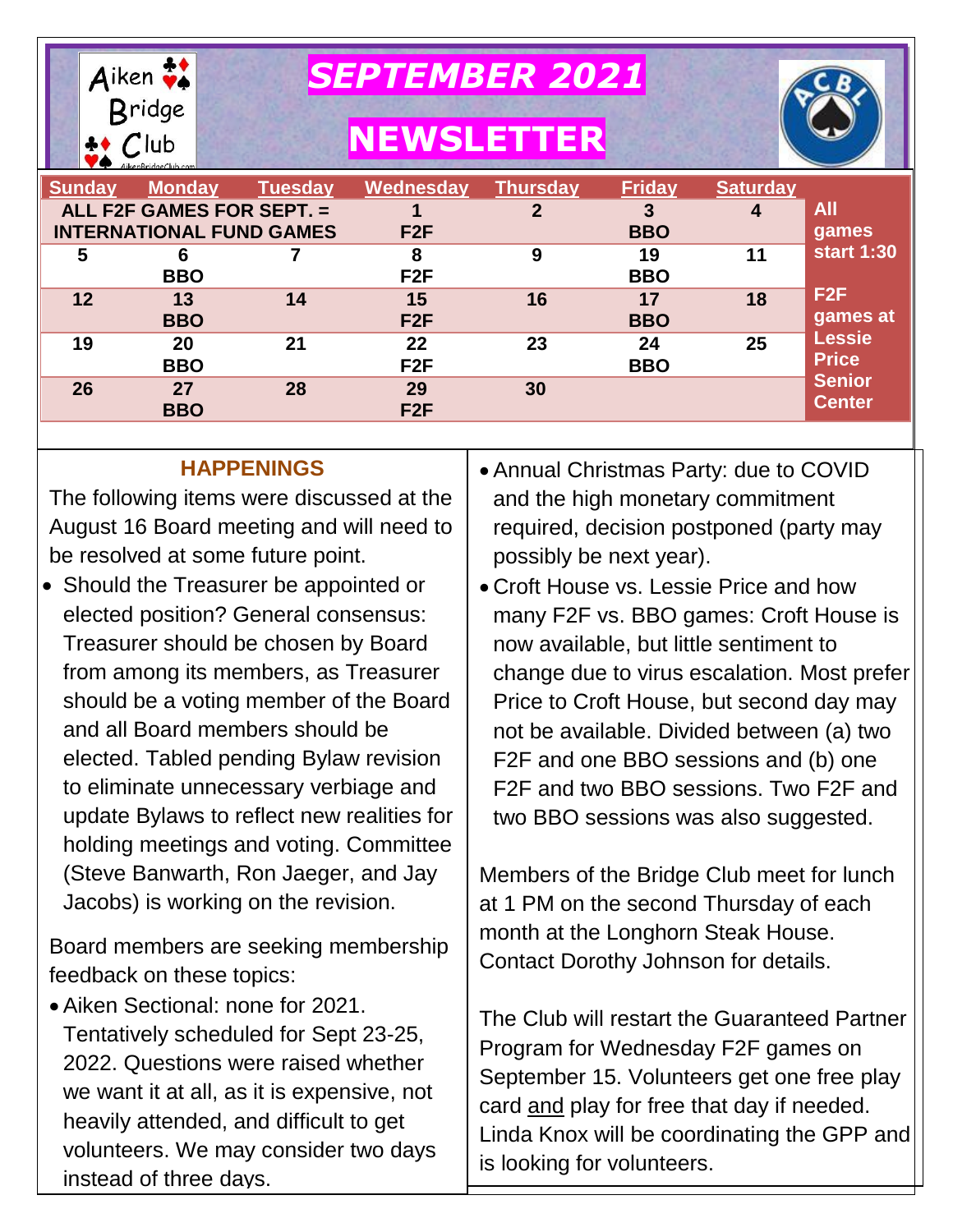## **WEAK TWO BIDS AND SINGLE JUMP OVERCALLS**

Weak 2 bids are effective offensively and defensively. They are offensive because of their ability to describe your hand well and place a contract easily. They are defensive because they force the opponents to enter the auction at a relatively high level.

Open 2 D, 2 H, or 2 S with a 6 card suit (7 card suits are generally opened at 3 or 4 level unless you have a really weak hand; do not open with 5 cards - not enough) and 5-10 high card points. With 11 or more HCP, you have enough to open at the one level because of distribution. There is no such thing as a hand too strong for a weak two bid and too weak to open. If you are sitting on the cusp, do one or the other. For example, I would open 1 S with 6 spades to the AQ, an outside ace, and a singleton.

Most people play RONF ("raise is only non-forcing response") by partner. If partner bids 2 NT or a new suit, you must keep the bidding open. If partner raises, you pass – partner sets the level. (Scenarios: partner raises to game, play there; partner raises to less than game, he/she is making it difficult for opponents, pass; partner raises, they bid on and partner doubles, the double is for penalties, pass.) If you open a weak two bid, the opponent overcalls and partner doubles, it is a penalty double and you should pass. If you open a weak two bid and partner bids 3 NT, pass (partner can make 3 NT knowing the opponents can't run your suit or partner knows your suit will run and has the other suits stopped.) But, if you open a weak two and partner responds 4 NT, consider that Blackwood.

Some people do not open a weak two bid with a side 4 card major, although not all agree with that, especially if the side major lacks honors. The downside is missing a fit with partner in the major. The upside is that if the opponents bid it, partner is likely to be short when you also have four. Remember, if you have 6-4 distribution or a singleton, it means there are likely wild distributions elsewhere. Some people also require 2 of the top 3 honors or 3 of the top 5 honors. Most people tend to have a better suit in 1<sup>st</sup> or  $2^{nd}$ position than in 3<sup>rd</sup>. Many people are reluctant to open weak 2s with a void. But, then you have a distributional hand (6-4-3) which often plays well. It's probably not a good idea to open a weak 2 with 6-5 or 6-6 distribution, because that buries one of the suits.

 opening count, because you would otherwise simply pass.)It may be good strategy to open a weak 2 in  $3<sup>rd</sup>$  position when it is marginal between a weak 2 and an opening bid, since partner has already passed and the balance of the points likely lies with the opponents. On the other hand, as John Gray used to say, "Don't advertise weakness", so opening at the one level may be better (especially if your suit is diamonds since 2 D lacks preemptive value), which you can then repeat at the two level, and no one knows how strong your hand is. (Of course, if the opponents have the balance of the points and you are in the  $4<sup>th</sup>$  position, pass it out. Consequently, opening at the two level [other than clubs] after three passes implies a six card suit with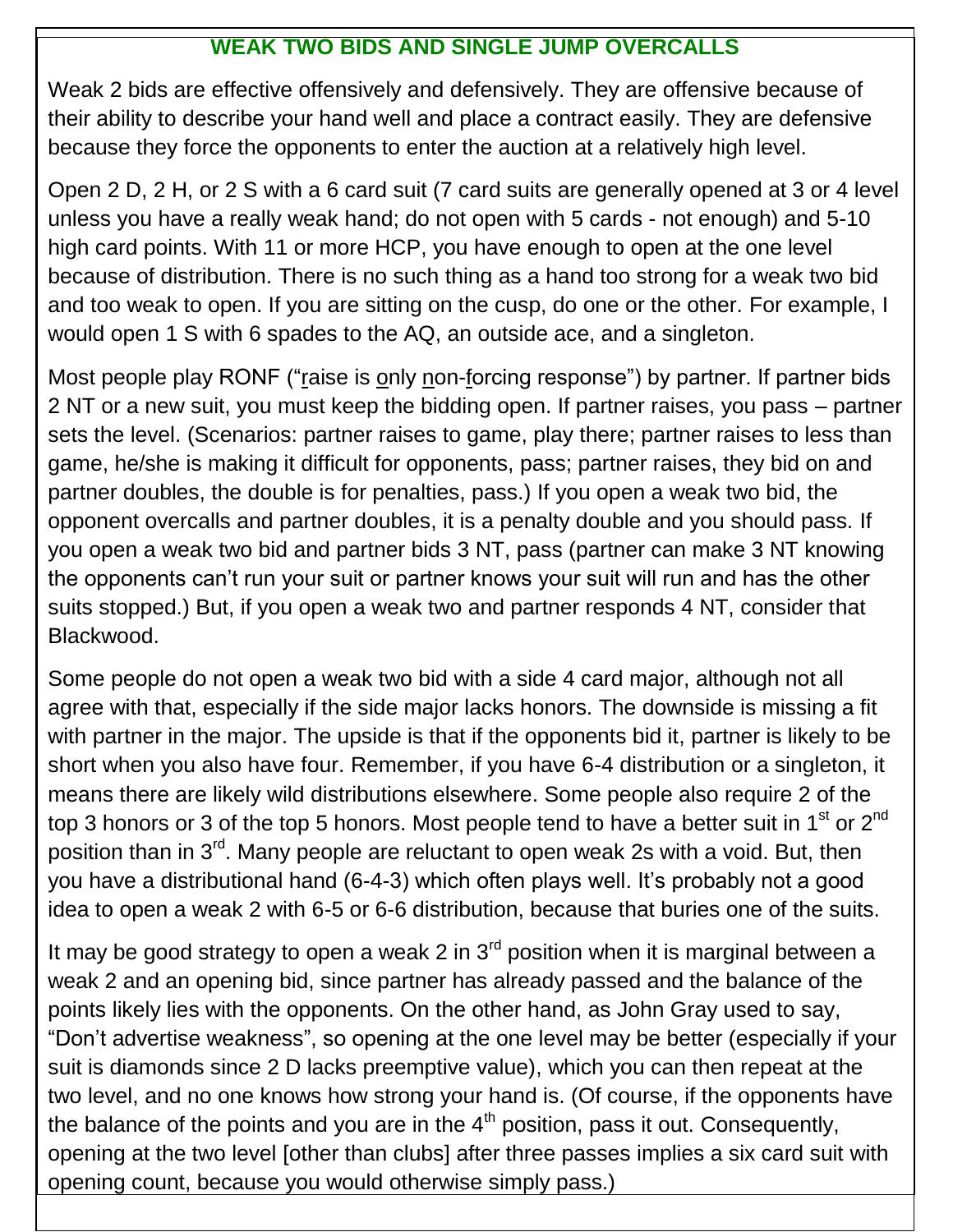Be more cautious at unfavorable vulnerability (you're vul, they're not) and more adventurous at favorable vulnerability (they're vul, you're not). The general rule is that you should be able, with an average hand from partner, to go down not more than 2 tricks doubled vulnerable or 3 tricks doubled not vulnerable. (Obviously, you must consider vulnerability, both yours and theirs – press with favorable and be more conservative with unfavorable.) The reality is that you will seldom be doubled for penalty and, even then, you might still get a good board because they may be able to make more elsewhere.

It is important to have an understanding whether systems are on or not when you open a weak 2, an opponent overcalls, and partner then bids 2 NT. Most play systems are on, but that precludes a legitimate 2 NT from partner. (However, it is unlikely that partner really needs that bid – why would he want to play in 2 NT when you have a 6 card suit of unknown quality?)

Over partner's 2 NT response over your weak two bid, there are two common approaches. The less explanatory but more common (standard) is to show a feature (an outside ace or king, occasionally a QJ, but never shortness) as long as it is below your suit, otherwise rebid your suit. Some play you show the feature even if it's above your suit, since partner is now in the driver's seat (but this can be dangerous as it forces you up another level). Many play you show a feature only with a maximum and rebid your suit with a minimum – make sure you and partner agree on this.

A more sophisticated, but less used approach, is "Ogust". Ogust requires evaluating the quality of both your hand and your suit. Generally, a weak hand has 5-7 HCP, while a strong hand has 8-10 HCP. A strong suit has 2 of the top 3 honors or 3 of the top 5 honors, except do not consider a suit headed by Q-J-10 to be a strong suit even though it has 3 of the top 5 honors. With Ogust, responses are as follows: 3 C: weak suit, weak hand; 3 D: strong suit, weak hand; 3 H: weak suit, strong hand; 3 S: strong suit, strong hand; 3 NT: I have AKQ of my 6 card suit and I can't, therefore, have more than a jack outside my suit. This may allow partner to place the contract at 4 of your suit or 3 NT, especially if pard thinks the suit will run (he has 2 of them and no uncovered suit).

| <b>Ogust Summarized</b> | Weak Hand | <b>Strong Hand</b> |  |
|-------------------------|-----------|--------------------|--|
| <b>Weak Suit</b>        | 3C        | SH                 |  |
| <b>Strong Suit</b>      | 3D        | 3S                 |  |
| Suit headed by AKQ      | 3NT       |                    |  |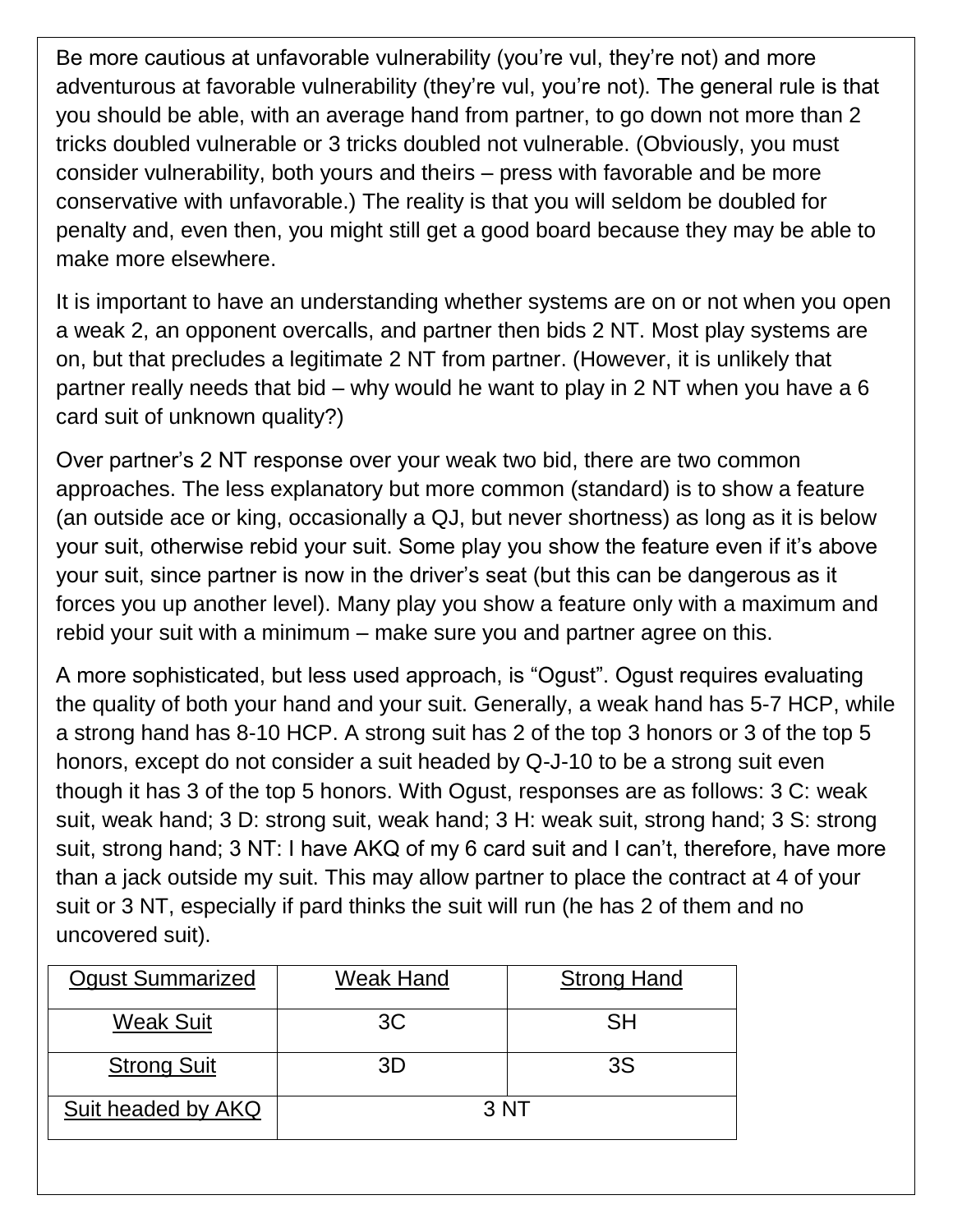Borderline hands may be bid either 3 D or 3 H, depending on which is more descriptive, clearly a judgment call which partner will have to process. Ogust has the advantage of allowing weaker (undisciplined) openings because partner can find out about your suit or strength if need be.

It is not unusual for partner to place the contract in game in the weak two bid suit or NT after an Ogust or feature showing auction. Sometimes partner may use Ogust as a mechanism to determine the contract level rather than making a direct raise, since partner can then better assess whether to bid 3 or 4. (For example, if the suit is a major, partner will only go on if I respond 3 S.) Clearly, partner must be ready for a response above my suit.

People who play a Strong Club system sometimes play that 2 C is a weak 2 bid, since all strong hands (15+ HCP without NT distribution or 18+ HCP points with NT distribution) are opened 1 C. In such cases, a weak two bid in clubs must be alerted.

#### **Weak single jump overcalls**

This is the equivalent of a weak 2 bid after the opponents have opened (for example: 1  $S - 3 D$ , 1 D – 2 H, etc.). If partner has not previously passed, 2 NT should be systems on (feature or Ogust). If partner has passed, it is probably to play (partner has a high honor in your suit and control in theirs – hopes to grab opening lead and run your suit).

Since the opponents have opened (demonstrating at least one good hand), most players will not do this on a garbage suit, as you run the risk of going down big doubled. However, since most opponents are playing negative doubles, it is harder for them to double you for penalties and you can then do this with impunity. But, be mindful of vulnerability.

Some people also play that a weak single jump response to partner's opening bid is the equivalent of a weak 2. This takes away bidding space and puts partner in a bind when he has a good hand. But, it also warns partner that you don't have anything except your long suit. If you play this, make sure you and partner are on the same wavelength. At a recent BBO game I was monitoring as director, two out of four pairs had a bidding sequence 1C – opponent passed – 2D by responder. Opener passed assuming it was weak but responder meant it as a jump shift. Slam was cold in two suits and NT. Make sure you and partner agree whether such bids constitute a strong jump shift or a weak single-jump.

The situation changes, however, when partner opens and the next player bids or doubles. Here, a single jump response always indicates a weak hand with a 6 card suit. Partner then sets the suit and contract. Generally, partner will pass unless he has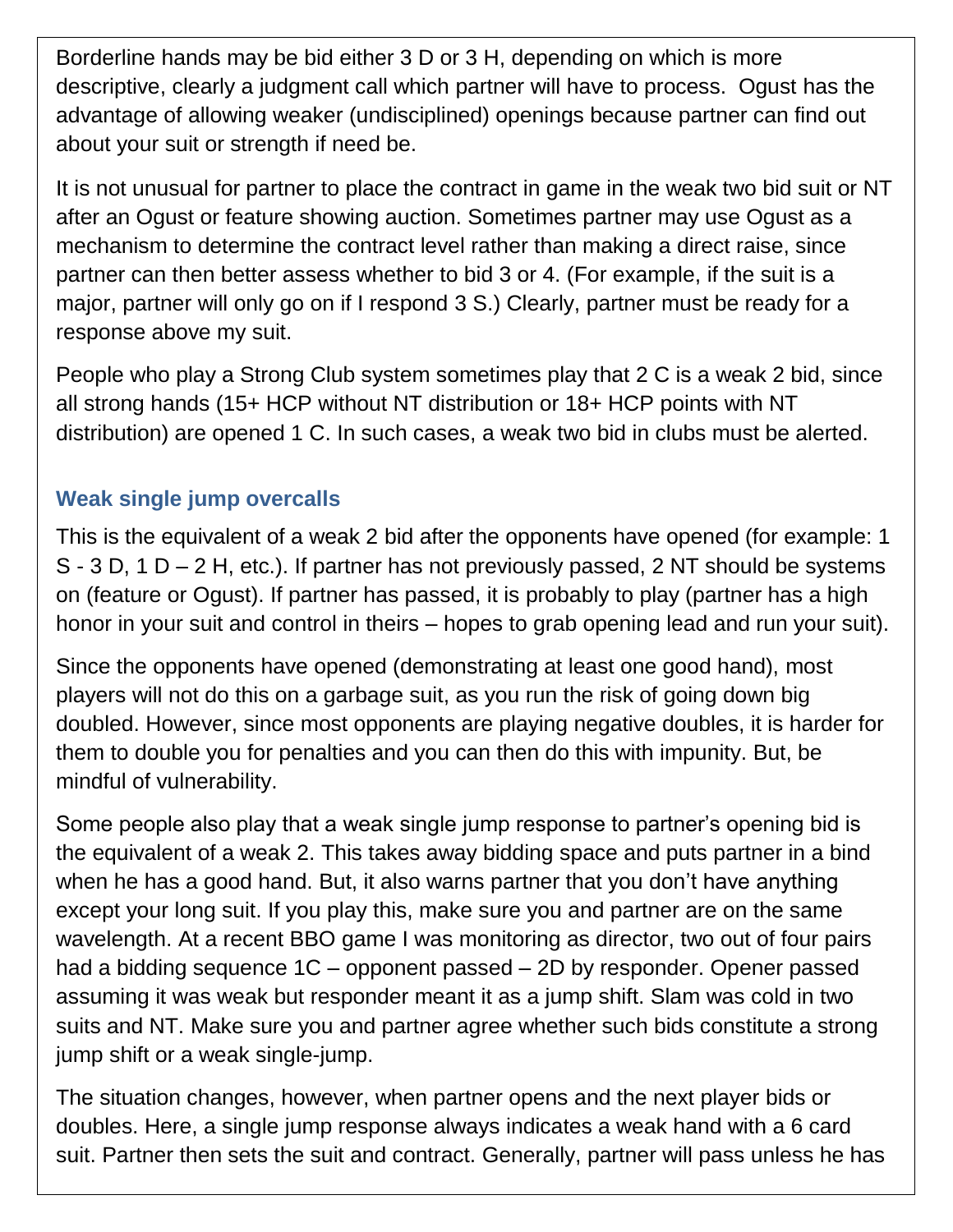mega-points or a distinct dislike of your suit. You pass unless (1) partner cue bids the opponents suit, (2) reverses the bidding, or (3) raises you and you think you can make game or sacrifice over theirs (but if you're wrong on this one, it's your fault). Likewise, if partner doubles them, sit for it, except if he raised you and you have no (zero, nada) defense. Even there, think about it a lot – partner may have a monster or a stack in their suit.

If the opponents double or bid onward, responder can then make a save, pass, or bid his own suit (it better be pretty good, because the opponents are bidding at the 4 or 5 level, you have 8 cards in one suit and presumably nothing else). Since bidding a new suit implies values and a tolerance for opener's suit, it would be unusual to really have a suit, although you might have 5 or 6. (This is something to be agreed upon ahead of time – (a) do I have a 5 or more card suit and offer an alternative because I am void in your suit and you may have 3 of mine or (b) am I showing extra values somewhere, without otherwise implying anything about the suit? – most would say the latter but assume you wouldn't bid a suit in which you didn't have values and some length.) Failure to bid a new suit implies lack of outside values and/or willingness to defend. Remember, opener's partner is now captain because opener's hand is defined and partner's may not be. Thus, if partner takes action, captaincy switches back to opener.

#### **Defensive bidding over weak bids**

After the opponents have done any of the above, generally, a cue bid of their suit is forcing, NT is to play, double is for penalty, and new suits are non-forcing (unless by an unpassed hand). Since, normally, new suits are at least semi-forcing, you lose that flexibility in a competitive auction. Special bids and defenses can be developed but bidding room has been removed and you are being put to a guess – but, that's the whole idea of what they are doing.

Some people play Fishbein, where all doubles are penalty and bidding the next suit up the line is the equivalent of a takeout double, but that has seen its day.

An application of lebensohl can also be used after the double of a weak two bid. Since the doubler's partner often responds at the 3 level with a potentially wide range of points, lebensohl allows the doubler's partner to differentiate between a good hand (8+ HCP) and a weak hand (less than 8 HCP). Responder bids 2NT with less than 8 HCP, which requires doubler to bid 3C. Responder can than pass or correct to another suit. Thus, responder's direct bid at the 3 level guarantees 8+ HCPs. The doubler can bypass 3C if he is strong enough to explore game opposite partner's weak hand.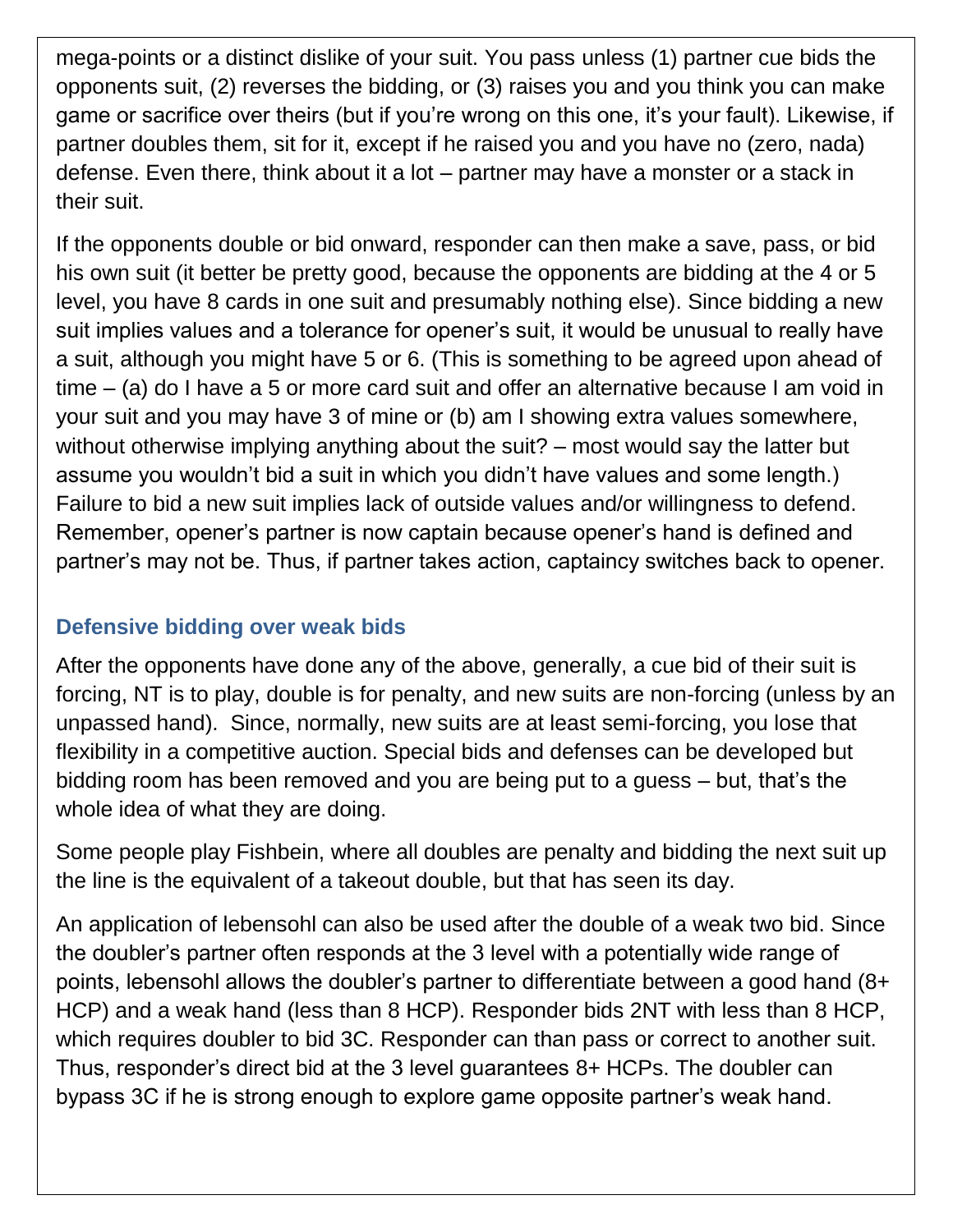## **JEWISH WIVES AND MOTHERS**

"Chutzpah" is a Yiddish word meaning colossal nerve – a perfect example would be someone who kills his parents, and then begs for mercy because he's an orphan

How many Jewish mothers does it take to change a light bulb? None – "I'll just sit here in the dark."

Abe called his mother and asked how she was doing. She said: "Fine, except I'm starving." When he asked why, she answered: "God forbid I should be eating when you call."

What's the difference between a pit bull and a Jewish mother? Eventually the pit bull lets go.

Bill asked his mother for directions to her new apartment. She gave him all the details and said "When you get there, ring the doorbell with your elbow." When he asked why he should use his elbow, she said "You're not coming empty handed, are you?"

I can tell when an argument is getting serious. Each of us says: "You're just like your mother."

Why do Jewish husbands die first? Because they want to.

It was always obvious when my mother-in-law was coming to visit. Judy would start cleaning the oven. (Update: our daughter recently came to visit and the first thing Judy did was clean the oven.)

Robert came home and told his mother he got the part of a Jewish husband in a school play. She said: "Go back and tell them you want a speaking part."

A Jewish mother constantly complained she never won anything in the lottery,. She prayed and prayed for help. After a while, the heavens opened up and the voice of God said: "Give me a break – buy a ticket."

The only person on the planet my mother-in-law feared was me. At family gatherings, certain relatives followed me around so she couldn't get them one on one.

A man goes to his rabbi and says: "I have a strong desire to live to eternity – what should I do?"

The rabbi says: "Get married."

The man says: "Will that make me live forever?"

The rabbi says: "No, but the desire will disappear."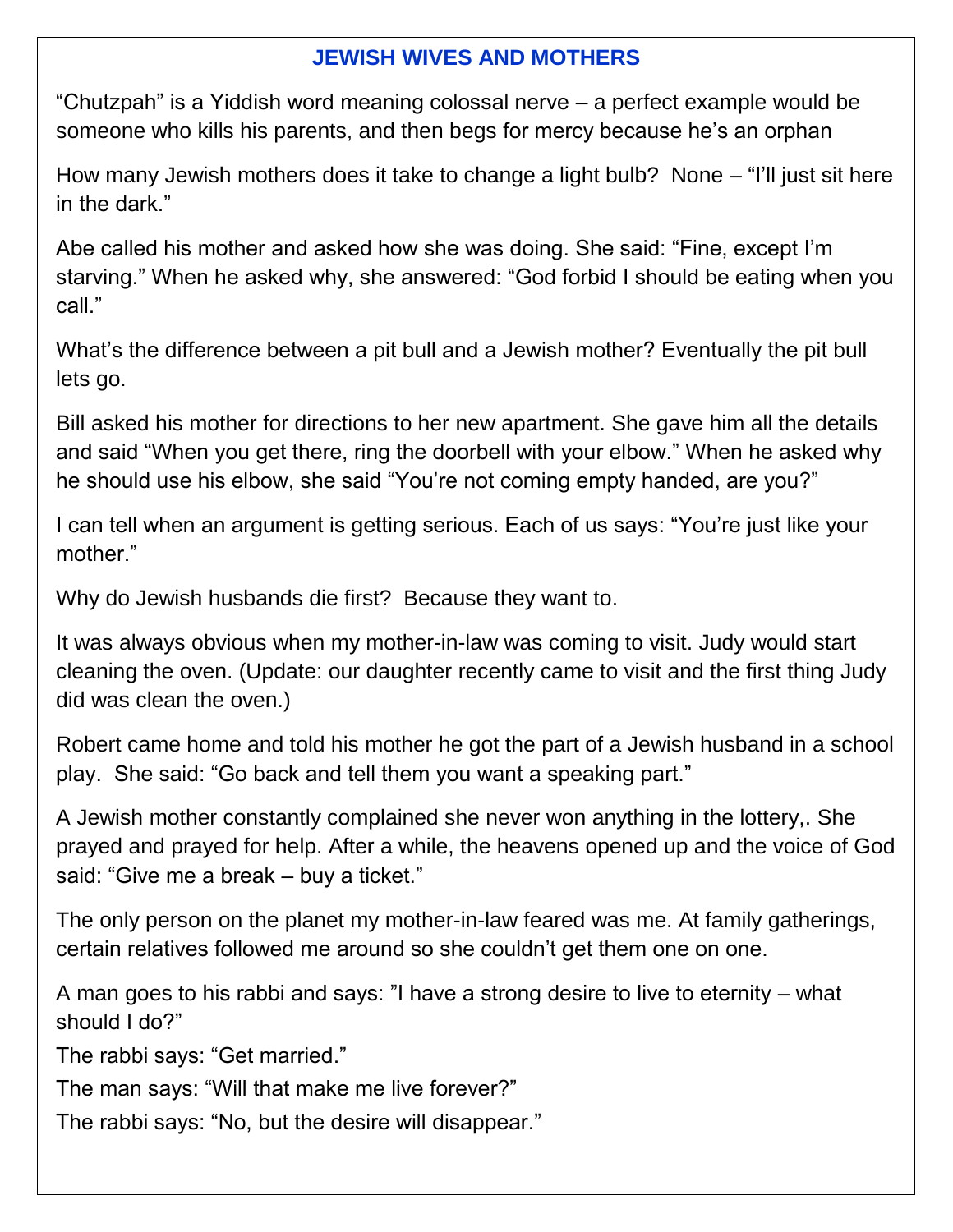What does a Jewish mother make for dinner? Reservations

Judy's mother in a complete panic: "Everything is going well. I'm depressed because I have nothing to worry about."

Jewish pornography – 10% sex, 90% guilt

Morris went to his rabbi for some advice. "Rabbi, tell me is it proper for one man to profit from another man's mistakes?"

"No Morris, a man should not profit from another man's mistakes," answered the rabbi. "Are you sure Rabbi?"

"Of course, I'm sure, in fact I'm positive," exclaimed the Rabbi.

"OK, Rabbi, if you are so sure, how about returning the two hundred dollars I gave you for marrying me to my wife?"

This actually happened:

Jay's mother: "You're late."

Jay: "It normally takes an hour to get here. I allowed two hours, but traffic was awful." Jay's mother: "Obviously, you didn't allow enough time."

A Jewish mother took her son to the beach. He got washed away in a wicked undertow. She prayed and prayed for his safe return. Suddenly, the waves parted, and the boy washed up on shore. She looked up at the heavens and said: "He had a hat."

## **BETWEEN SESSIONS**

During dinner between sessions at a tournament, we were discussing various hands. After a while, someone at a nearby table asked what we were talking about, We explained we had played in a bridge tournament that afternoon and were getting ready for the evening session. In shocked disbelief, he wondered why we spent so much time discussing so many hands and commented that maybe we should talk about something else. We continued to discuss the hands. After a while, he went into a long rant about diversifying our interests and broadening our horizons, getting a life, talking about other things, etc. etc. He finally finished. We all felt somewhat abashed, as he had really nailed it. Then he said, "One more thing – what did you do on board seven?"

## **WORDS**

Fred and Nikita, were having a conversation about words. Fred said, "I am thinking of a devilishly tricky word that has five consonants in a row." Nikita countered with, "That's a good one, but people are lining up to find a word with five vowels in a row." What words were Fred and Nikita thinking of? (answer at bottom of last page)